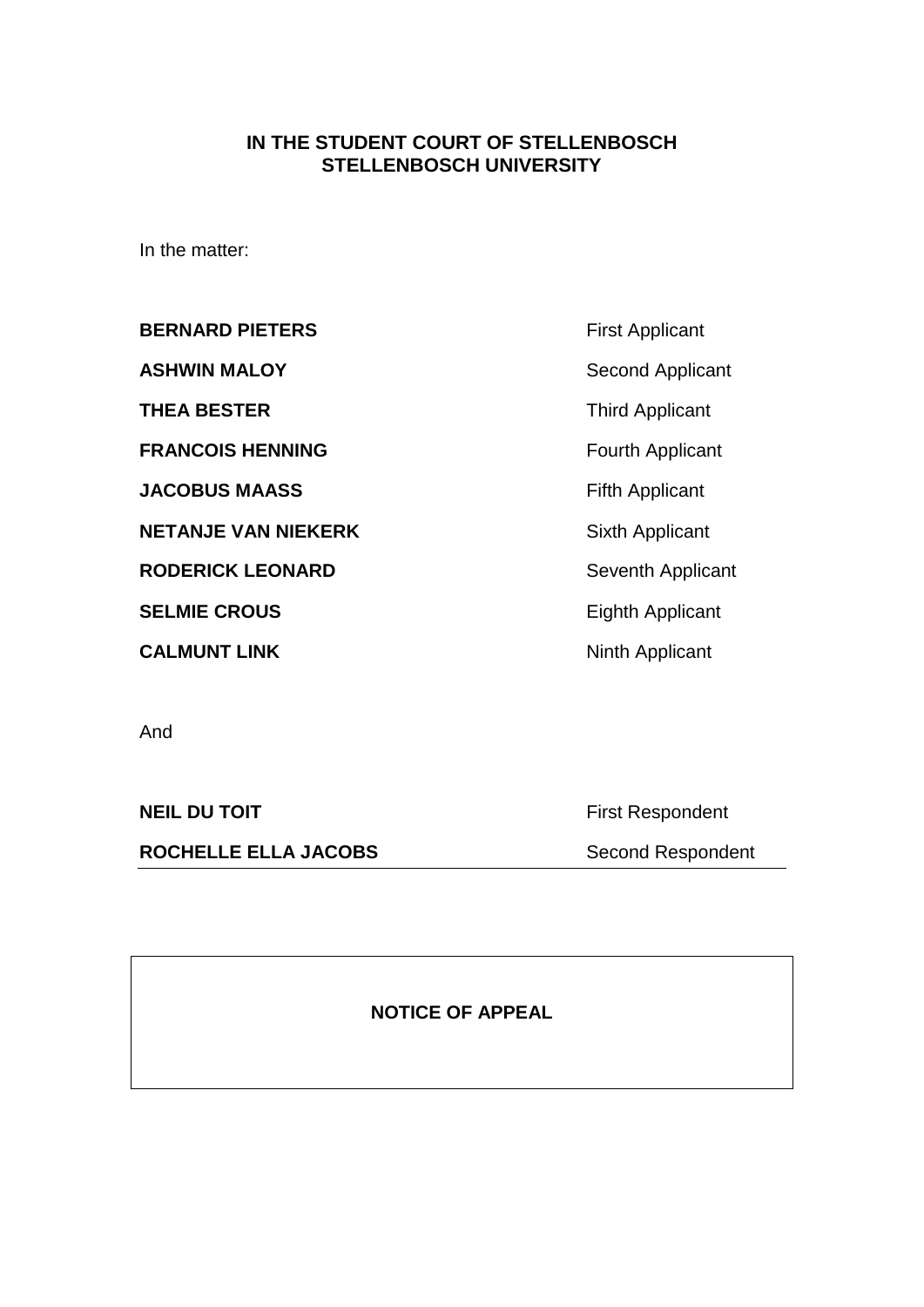**KINDLY TAKE NOTICE THAT** the above mentioned Appellants hereby notes an URGENT appeal in terms of section 70 to the **STUDENT COURT, STELLENBOSCH UNIVERSITY, STELLENBOSCH** against the entire Court Order granted at midnight on 1 August 2016, attached hereto marked as Annexure "**A**".

**TAKE NOTICE FURTHER** that the grounds for the Appeal is set forth in the Founding Affidavit of Bernardus Lambertus Pieters attached to this Notice of Appeal.

**TAKE NOTICE FURTHER** that Appellants' require that this Appeal be dealt with as a matter of urgency.

Dated at **STELLENBOSCH** on this the 2nd day of **AUGUST 2016**.

**BERNARDUS LAMBERTUS PIETERS** For and on behalf of  $1<sup>st</sup>$  to  $8<sup>th</sup>$  Appellants

\_\_\_\_\_\_\_\_\_\_\_\_\_\_\_\_\_\_\_\_\_\_\_\_\_\_\_\_\_\_\_

**TO**: THE DEAN OF THE LAW FACULTY STELLENBOSCH UNIVERSITY BY EMAIL: [shum@sun.ac.za](mailto:shum@sun.ac.za) **AND BY HAND**

**AND TO**: **THE STUDENT COURT STELLENBOSCH UNIVERSITY CAMPUS** BY EMAIL: [studentehof@sun.ac.za](mailto:studentehof@sun.ac.za)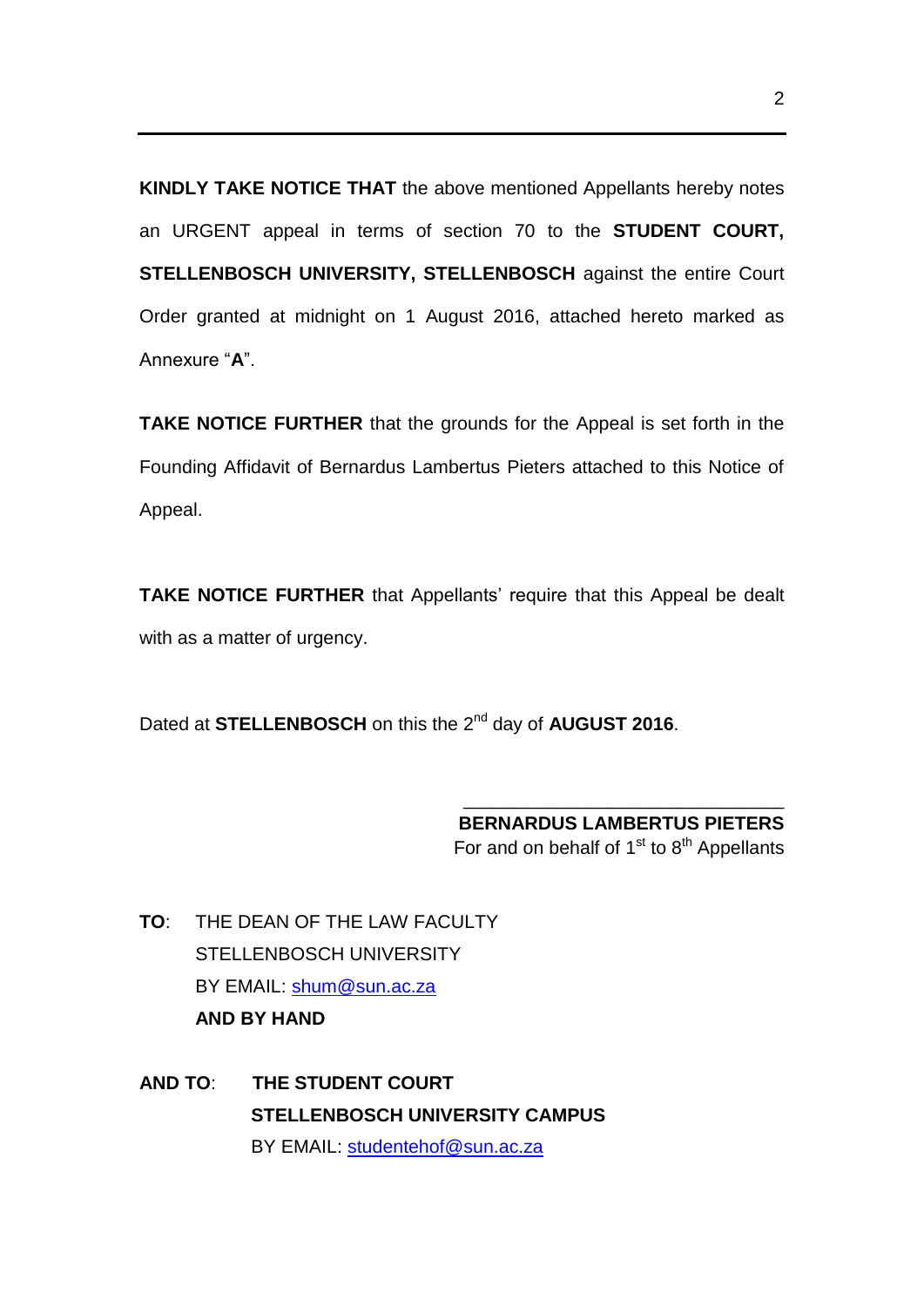### **IN THE STUDENT COURT OF STELLENBOSCH STELLENBOSCH UNIVERSITY**

In the matter:

| <b>BERNARD PIETERS</b>     | <b>First Applicant</b>  |
|----------------------------|-------------------------|
| <b>ASHWIN MALOY</b>        | Second Applicant        |
| <b>THEA BESTER</b>         | <b>Third Applicant</b>  |
| <b>FRANCOIS HENNING</b>    | <b>Fourth Applicant</b> |
| <b>JACOBUS MAASS</b>       | <b>Fifth Applicant</b>  |
| <b>NETANJE VAN NIEKERK</b> | Sixth Applicant         |
| <b>RODERICK LEONARD</b>    | Seventh Applicant       |
| <b>SELMIE CROUS</b>        | <b>Eighth Applicant</b> |
| <b>CALMUNT LINK</b>        | Ninth Applicant         |

And

ROCHELLE ELLA JACOBS Second Respondent

**NEIL DU TOIT Example 20 TOIT First Respondent** 

# **FOUNDING AFFIDAVIT**

I the undersigned Bernardus Lambertus Pieters do hereby make oath and say that:

1. I am a full time Masters student with the Faculty of Natural Sciences.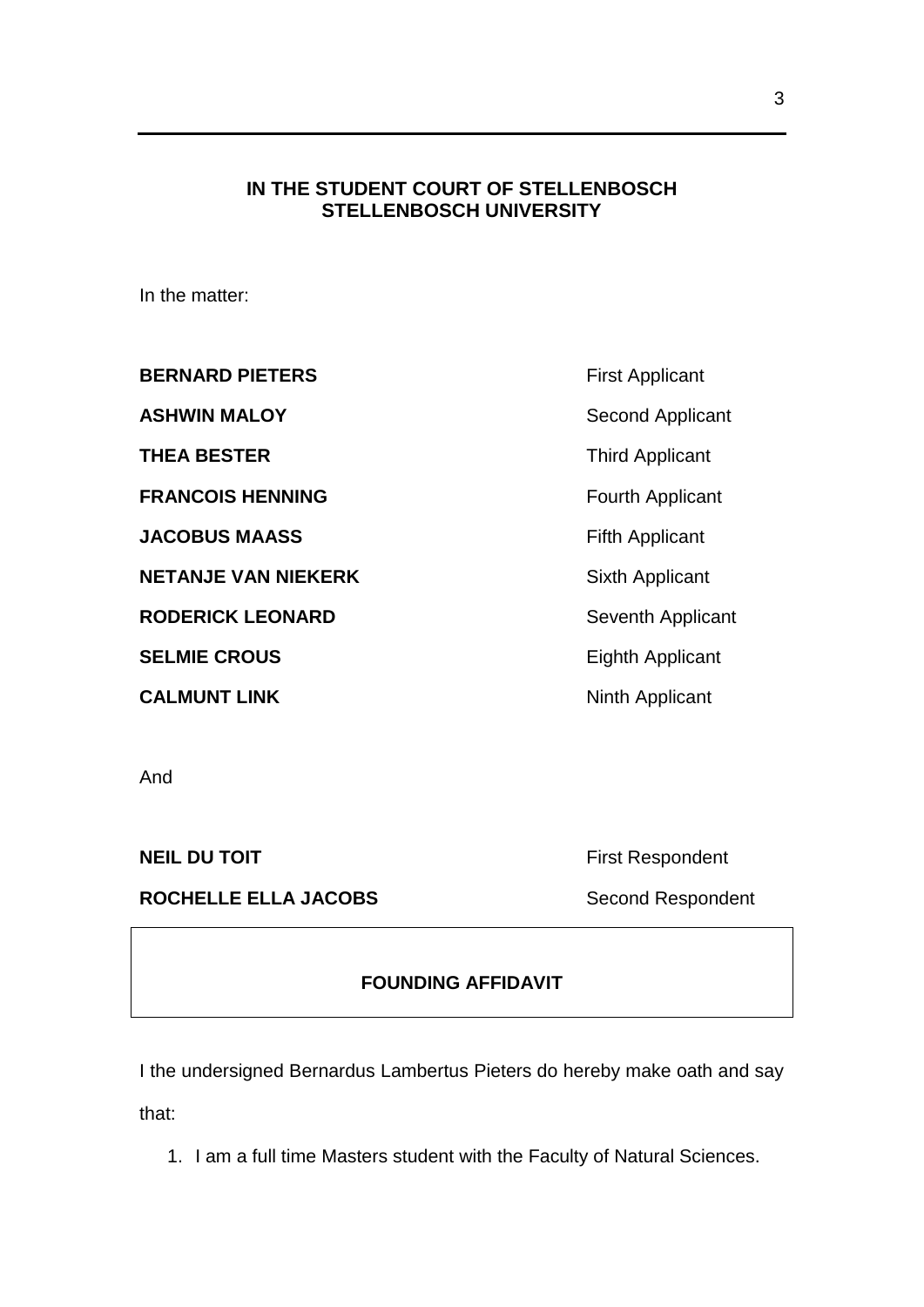- 2. The content of this Affidavit falls within my personal knowledge and are true and correct.
- 3. I am duly authorised to depose to this Affidavit on behalf of all the Appellants in the instant application.
- 4. First to eighth Appellants are all eligible and approved candidates for the 2016 / 2017 SRC elections of the University of Stellenbosch.
- 5. At the outset and as will be highlighted hereunder it is pointed out that the Student Court *a quo* in what can only be described as a Kangaroo Court style, accepted the Respondents' Application, heard and handed down Judgment in the absence of the Appellants, in total disregard of the rules of the Student Court as contemplated by *inter alia* **section 55** of the Student Constitution, *2014 Revision of Stellenbosch University Student Constitution (The Constitution).*
- 6. The Appellants submit that this reason alone is sufficient for the entire process and the judgment to be held as *ultra vires*.
- 7. Furthermore and with reference to the Respondents' Notice of Motion it is apparent that this matter was originally set down for hearing on 2 August 2016 at 16:00. However the Appellants only received the Notice of Motion and Founding Affidavit in the early afternoon of 1 August 2016 and were subsequently only informed by email at approximately 13:54 on 1 August 2016 that the hearing will be held at 16:00 on even date.
- 8. The Appellants immediately informed the Court that they are incapable of attending the proceedings at the newly scheduled time and venue.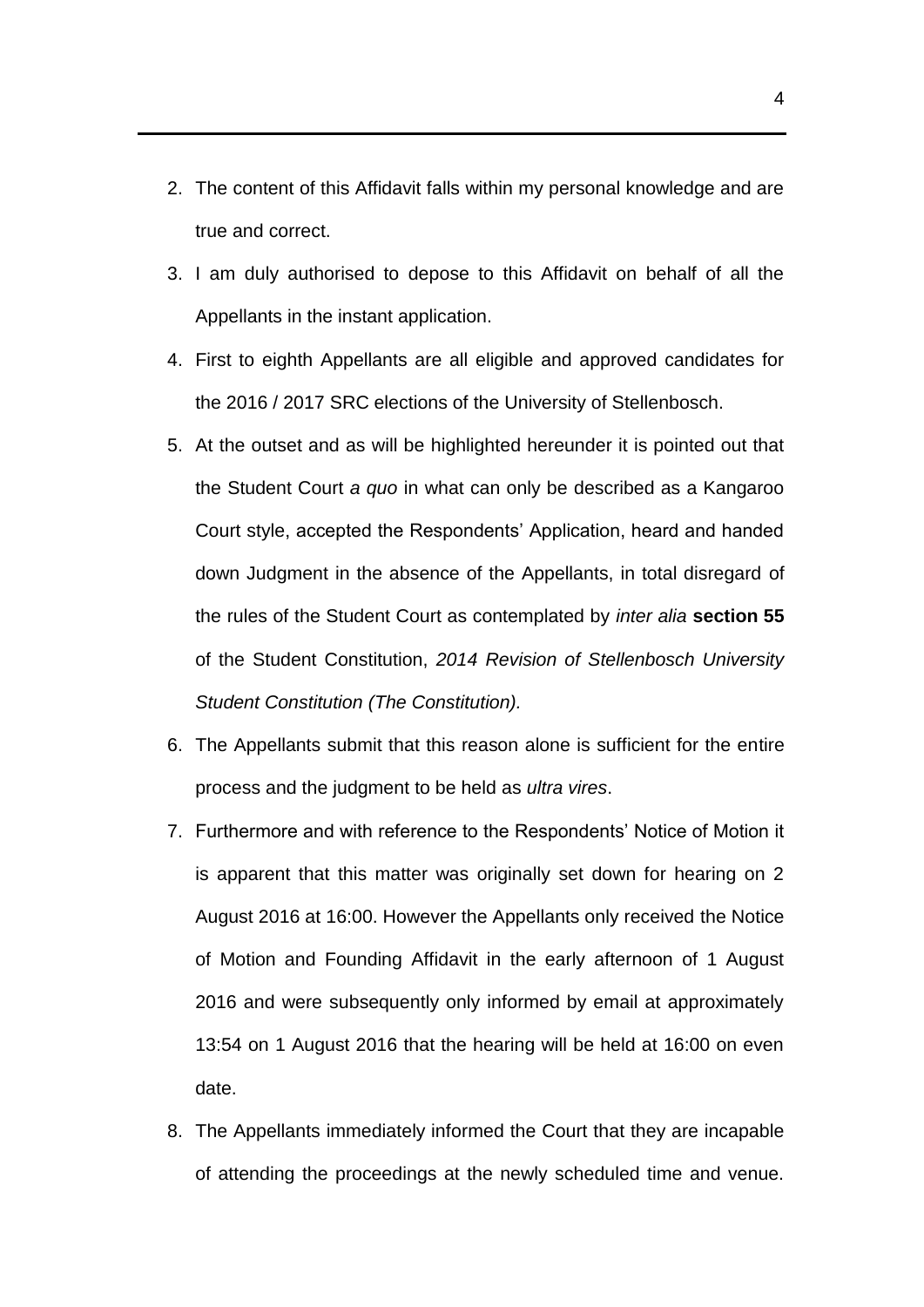Despite the above the Court *a quo* nevertheless proceeded with the hearing and subsequent Judgment.

- 9. Having regard to Schedule 1, section 26 of the Constitution and with reference to the Respondents' application papers they have failed to exhaust all alternative remedies prior to approaching the Student Court.
- 10.We conclude by further pointing out that not only is the Court's Judgment inconsistent with the relief sought by the Respondents but also inconsistent with the powers conferred upon it in terms of the Constitution.
- 11.Taking into account the unprecedented and possibly unjustifiable urgency in which the matter was disposed of by the Court a quo we concurrently request the Honourable Court to afford this appeal the same urgency.
- 12.In the premises the Appellants humbly request that the Appeal be upheld.

## **DEPONENT**

\_\_\_\_\_\_\_\_\_\_\_\_\_\_\_\_\_\_\_\_\_\_\_\_\_\_

I certify that the Deponent:

- has acknowledged that the Deponent knows and understands the contents of this declaration;
- has declared that the Deponent has no objection to taking the oath and considers it binding to the Deponent's conscience;